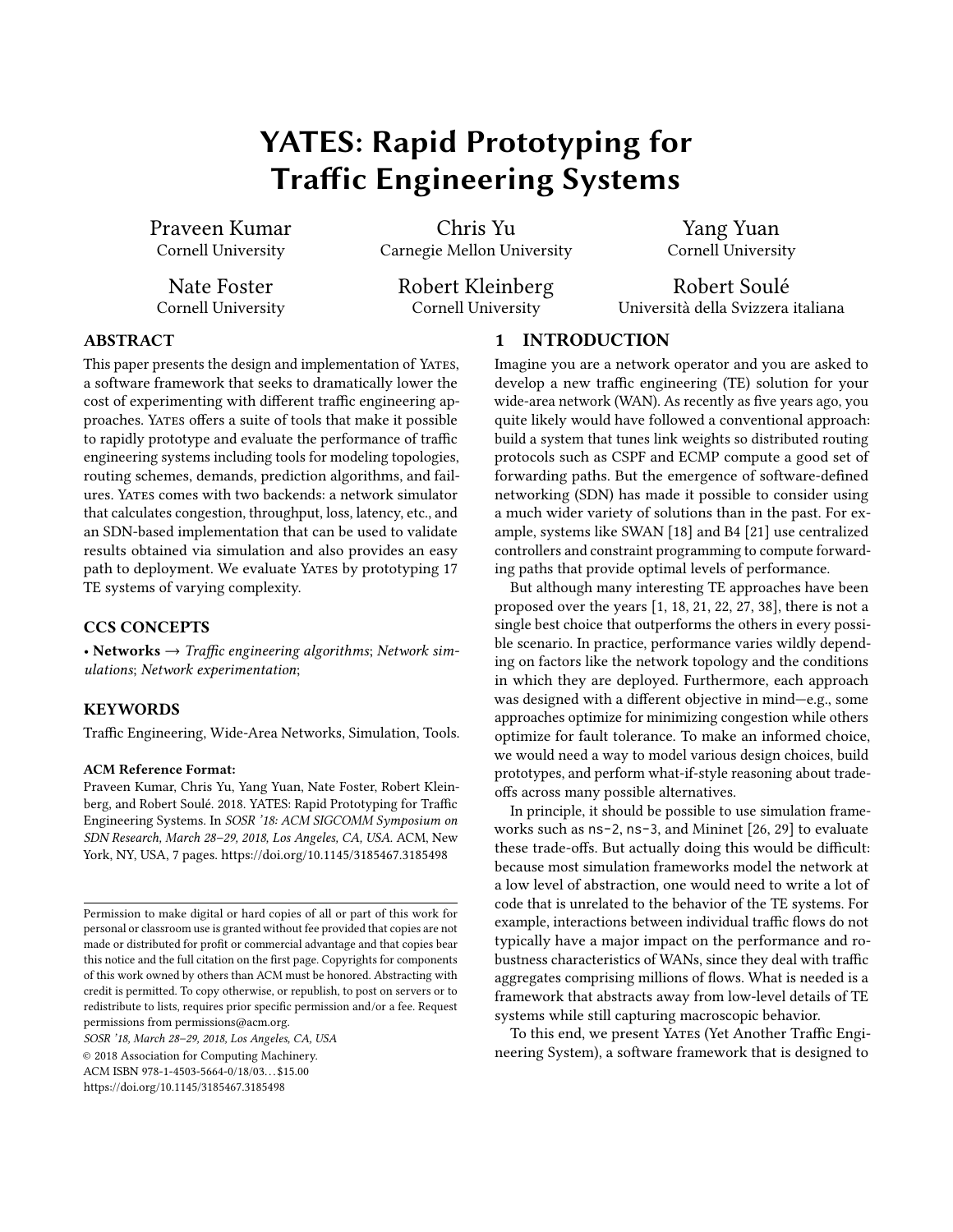SOSR '18, March 28–29, 2018, Los Angeles, CA, USA P. P. Compared to the proposal proposal proposal proposal pro

<span id="page-1-1"></span>

Figure 1: Example topology: AT&T WAN (from Internet Topology Zoo [\[24\]](#page-6-9)).

dramatically lower the cost of experimenting with different TE approaches. Our design goals for YATES include:

- Domain-specific: Yates focuses specifically on WAN-TE and abstracts away from packet-level interactions while still providing enough knobs to accurately capture macroscopic behavior.
- Modular: YATES is based on a modular design that makes it possible to express complex TE behaviors as the composition of simpler components.
- Libraries: Yates offers a rich library of algorithms and tools that can be used to rapidly assemble TE prototypes.
- Backends: Yates provides multiple backends including a software simulator and an SDN backend, which offers a level playing field for benchmarking different TE systems as well as an easy path to deployment.

Contributions: This paper shows how we can use YATES to easily prototype conventional distributed ([ğ2\)](#page-1-0) as well as contemporary centralized ([ğ3\)](#page-2-0) TE systems, and how we can evaluate their behavior under a variety of operational conditions, including in the presence of failures ([ğ4\)](#page-3-0). We present the detailed design and implementation of the YATES framework ([ğ5\)](#page-3-1) along with over a dozen TE systems.

# <span id="page-1-0"></span>2 CONVENTIONAL TE

To start, let us see how YATES can be used to model a conventional TE system based on the constrained shortest path first (CSPF) algorithm. Although modeling existing systems is arguably not its purpose, this example will illustrate the main features of YATES in a familiar setting.

Consider the topology shown in Fig. [1,](#page-1-1) and suppose we need to tune the link weights of an existing deployment to better balance the load. However, before we actually modify the weights, we want to ensure that doing so will not degrade the steady-state performance under the current workload.

# 2.1 YATES Algorithm Modules

YATES provides a simple interface for modeling TE systems in terms of demands, routing schemes, and algorithms, as shown in Fig. [2.](#page-1-2) A demand maps each source-destination pair to a floating-point number that encodes the required bandwidth between those nodes. Demands may either be measured or

```
(* Map from src-dst pairs to traffic demands *)type demands = float SrcDstMap .t
(* Map from src-dst pairs to path distributions *)type scheme = ( float PathMap .t) SrcDstMap .t
module type Algorithm = sig
 val initialize : scheme -> unit
```

```
val solve : topology -> demands -> scheme
end
```
#### Figure 2: YATES Interface

```
(* Algorithm : ECMP *)
let solve (topo:topology) (dem:demands) : scheme =
  SrcDstMap . fold dem ∼init : SrcDstMap . empty
   ∼f:( fun ∼key :(u, v) ∼data :_ acc ->
      (* Compute all u-v paths *)let paths = all_shortest_paths topo u v in
      (* Compute weight in uniform distribution *)
      let prob = 1. /.
        Float . of_int ( List . length paths ) in
      (* Construct uniform distribution *)
      let uniform = List . fold_left paths
        ∼init : PathMap . empty
        ∼f:( fun acc path ->
        PathMap .add acc ∼key : path ∼data : prob ) in
      (* Add u-v and distribution to scheme *)SrcDstMap . add acc ∼key :(u, v) ∼data : uniform )
```
Figure 3: ECMP implementation in YATES.

predicted. A routing scheme is a mapping from node pairs to probability distributions on paths between those nodes. For example, given an input  $(u, v)$  a shortest path routing scheme would return a single path (i.e., the shortest path from  $u$  to  $v$ ) with probability 1.0, whereas a more complicated scheme might return a set of paths, each weighted by a different probability [\[18,](#page-6-1) [34,](#page-6-10) [38\]](#page-6-6). A TE algorithm computes a routing scheme given a topology and a demand. In simple cases, the algorithm may depend only on the topology (e.g. shortest path routing), but more generally it may maintain state, or adapt to changing conditions as encoded in the demands. Hence, a TE algorithm may be invoked repeatedly, in response to changes in demands or the topology.

# 2.2 ECMP and CSPF

ECMP spreads traffic uniformly across all shortest paths from a source to a destination. These shortest paths, used to carry traffic, can be manipulated by changing link weights. To prototype ECMP in YATES, we implement a TE algorithm module that: (i) given a topology, computes all shortest paths for every node pair and (ii) generates a routing scheme that assigns uniform probability to the shortest paths for each node pair. Fig. [3](#page-1-3) shows that the corresponding YATES implementation is just a few lines of OCaml code.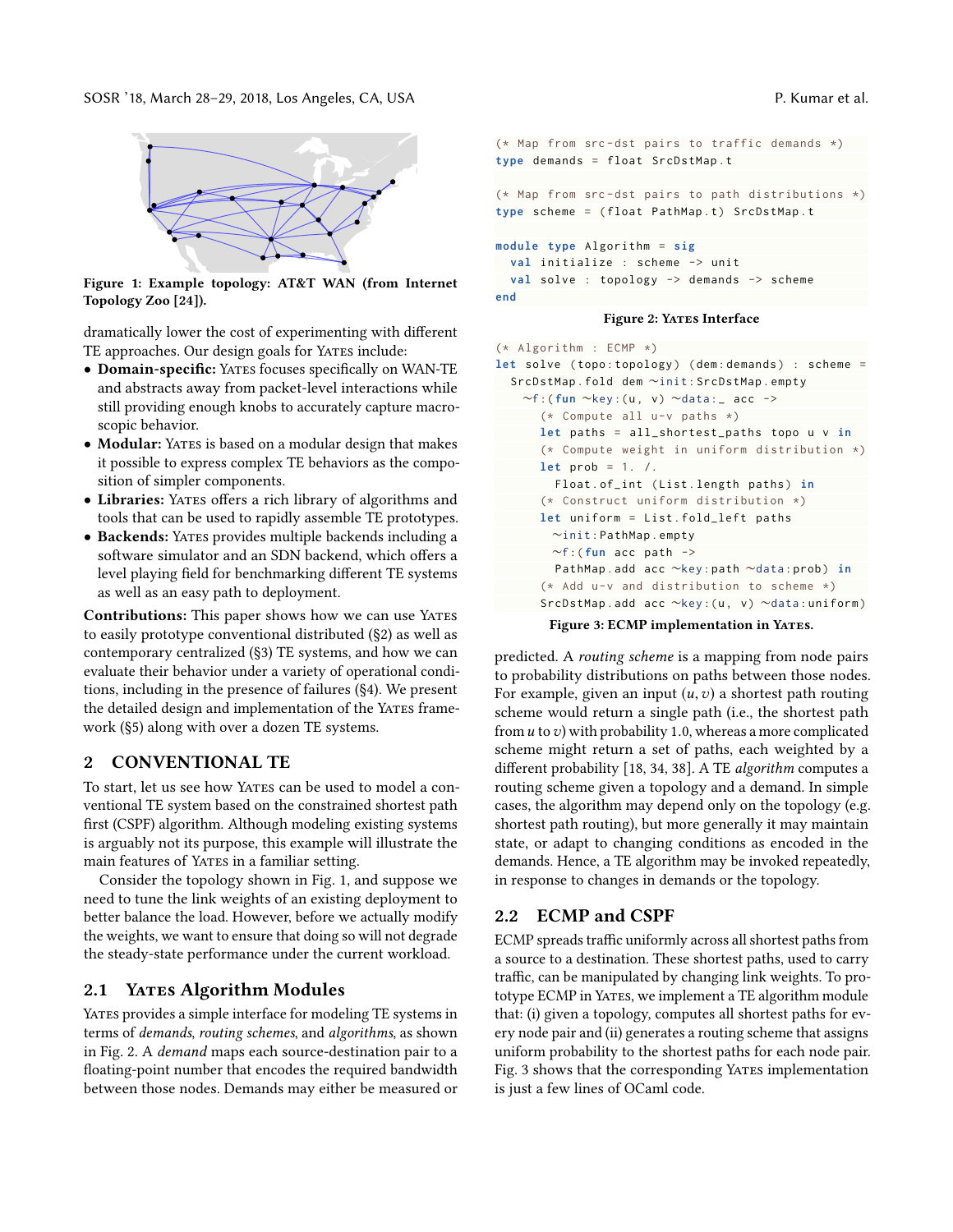YATES: Rapid Prototyping for Traffic Engineering Systems SOSR '18, March 28–29, 2018, Los Angeles, CA, USA

<span id="page-2-1"></span>

Figure 4: Timeseries of max. congestion on AT&T topology.

Similarly, CSPF is a distributed routing algorithm that routes traffic over shortest paths that have sufficient available bandwidth. Many deployments reserve headroom on each link to handle unexpected surge in traffic. Let us assume that all link weights are set to 1 so that length of a path is its hopcount, and that 20% of the capacity on each link is reserved as headroom. Returning to the top-level example, we wish to decide if modifying the link weights to be proportional to their RTT would improve performance.

To evaluate this choice using YATES, we first provide the topology and a timeseries of demands (generated using gravity model described later) to the system. YATES simulates traffic based on the demands and routes it based on the specified TE algorithm to provide a detailed analysis of network performance. For instance, Fig. [4](#page-2-1) shows the maximum link congestion in the network for the TE approaches mentioned above on the sample topology. It is easy to see that the RTT-based implementation of CSPF outperforms the implementation based on hop counts in this setting.

#### <span id="page-2-0"></span>3 CENTRALIZED TE

Next we will see how the same programming interface used to model conventional distributed TE algorithms, such as ECMP, can also be used to implement centralized algorithms, which have risen in popularity in recent years as more and more networks adopt SDN-style management [\[18,](#page-6-1) [21\]](#page-6-2).

To illustrate, consider two representative algorithms, which would typically only be implemented on a centralized architecture: (1) MCF: an optimal approach that minimizes maximum link congestion [\[31\]](#page-6-11) and (2) KSP + MCF: a simplified version of SWAN [\[18\]](#page-6-1) which load balances traffic over k-shortest paths. We can implement the former algorithm in YATES by writing a single module that formulates the routing problem as a multi-commodity flow (MCF) problem, encodes it as a linear program (LP) using YATES libraries, and uses an off-the-shelf LP-solver, such as Gurobi [\[15\]](#page-6-12), to compute the optimal routing scheme. More interestingly, we can implement the latter by combining a module that computes k-shortest paths (KSP), with another that optimizes the probability distribution over the paths computed by KSP using

```
(* YATES modules *)
module KSP : Algorithm
module SemiMCF : Algorithm
(* Compute base set of k - shortest paths *)
let initial_scheme : scheme =
  let empty_scheme : scheme = SrcDstMap . empty in
  let empty_demands : demands = SrcDstMap . empty in
 KSP . initialize empty_scheme ;
 KSP . solve topo empty_demands
(* Initialize SemiMCF with k-shortest paths *)let () = SemiMCF . initialize initial_scheme in
(* Helper: simulate one traffic matrix *)let simulate_step (d: demands ) : unit =
  (* Compute current routing scheme *)
 let (s: scheme ) = SemiMCF . solve topo d in
  (* Record performance statistics ... *)
  ...
(* Simulate all traffic matrices *)
let simulate_all (ds: demands list) : unit =
 List . iter ∼f: simulate_step ds
```
<span id="page-2-3"></span>Figure 5: Pseudocode for simplified SWAN (KSP + MCF).



Figure 6: Overheads of congestion-optimal MCF-based TE.

the SemiMCF module, which solves the multi-commodity flow problem restricted to just those paths. Fig. [5](#page-2-2) gives pseudocode showing how this behavior can be obtained simply by composing components of YATES modules. Hence, YATES enables specifying complex TE algorithms as the modular composition of simpler components. As demands evolve over time or as failures occur, these modules would be repeatedly invoked to meet the current operating conditions.

Fig. [4](#page-2-1) shows the improvement in performance when using a centralized approach like KSP+MCF in contrast to conventional approaches. Moreover, YATES makes it easy to examine a large set of additional performance metrics such as latency, solver time, churn etc. To illustrate, Fig. [6a](#page-2-3) shows that MCF, which is optimal in terms of minimizing maximum congestion, may select paths with higher latency. Further, the routing scheme generated by MCF is not stable under changing demands-i.e., the set of paths used for forwarding traffic can change significantly even if demands change slightly. This leads to churn in network state as shown in Fig. [6b.](#page-2-3) Thus, YATES enables studying trade-offs between TE systems on a level playing field.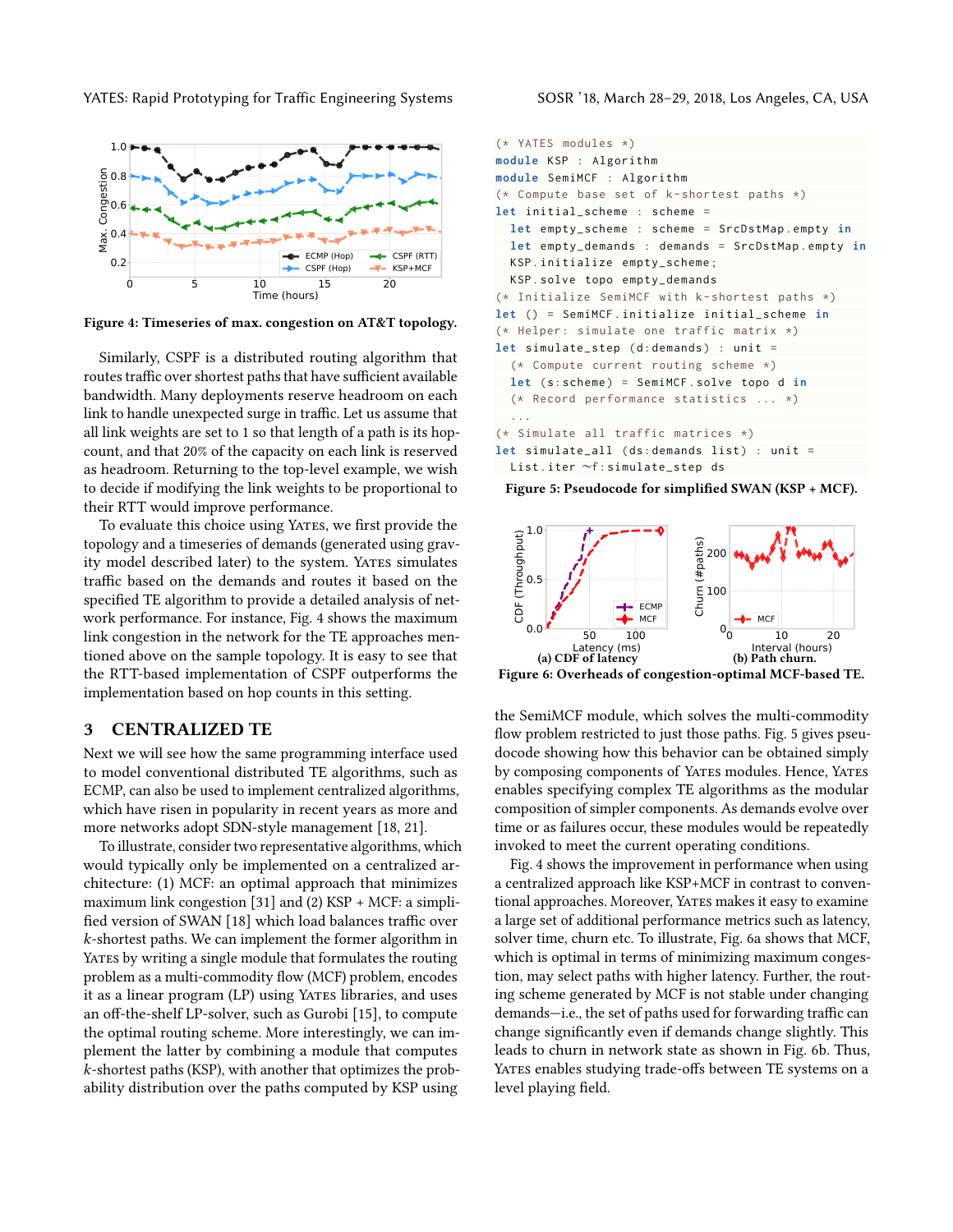SOSR '18, March 28–29, 2018, Los Angeles, CA, USA P. P. Compared to the control of the P. Kumar et al.

```
type failure = EdgeSet .t
val recovery :
      (* Initial routing scheme and topology *)
      scheme -> topology ->
      (* Failure scenario *)
      failure ->
      (* Post - recovery routing scheme *)
      demands -> scheme
```

| Figure 7: Generic failure recovery type. |  |  |  |
|------------------------------------------|--|--|--|
|------------------------------------------|--|--|--|

# <span id="page-3-0"></span>4 ROBUST TE

TE systems are expected to gracefully handle unexpected failures, such as fiber cuts or router malfunctions. One mechanism that is widely deployed in practice is Fast Reroute (FRR) [\[3\]](#page-6-13), which protects MPLS-based distributed TE systems against failures. FRR works by rerouting traffic over a precomputed backup path when a failure affects the primary routing path. Using the high-level programming interface exposed by YATES, it is straightforward to implement failure recovery in a generic way by implementing a function with the type shown in Fig. [7.](#page-3-2)

Such a function can be composed with an existing TE system, perhaps one designed without built-in fault-tolerance, to make it more robust. For example, YATES comes equipped with a generic failure recovery method called normalization recovery, which normalizes the path distributions in the routing scheme after removing all paths affected by the failure.

To demonstrate this, let us take KSP+MCF and augment it with normalization recovery to improve its robustness. As an example of a robust-by-design TE system, we also implement a prototype of FFC [\[27\]](#page-6-5), a TE system that is designed to be resilient to a configurable number of failures (a single link in our implementation). Fig. [8](#page-3-3) shows the total throughput (normalized to total demand) achieved by these TE systems in an experiment where we systematically test every possible single link failure scenario. As expected, FFC uses a diverse set of paths which can tolerate any single link failure, and thus it always achieves throughput of 1 while KSP+MCF's throughput under failures improves significantly with normalization recovery.

## <span id="page-3-1"></span>5 DESIGN AND IMPLEMENTATION

So far, we have seen how YATES's high-level and modular programming interface makes it easy to implement various TE algorithms in a unified setting. This section explores the design and implementation of YATES in further detail. YATES provides three main tools for evaluating TE approaches: (i) a simulator that enables quantitative comparison of approaches in a common framework under a variety of scenarios ([ğ5.1\)](#page-3-4), (ii) a set of tools for generating topologies, demands, and predictions using multiple statistical models ([ğ5.2\)](#page-4-0), and (iii) a

<span id="page-3-3"></span>

Figure 8: Combining TE systems with recovery mechanism to improve robustness. (Path budget  $= 4$ )

backend for deploying TE approaches in an SDN-enabled network, allowing for empirical validation ([ğ5.3\)](#page-4-1).

Our implementation comprises approximately 12k lines of C, C++, and OCaml code. We have made all YATES code publicly available on GitHub under an open-source license [\[43\]](#page-6-14). To evaluate the ease of prototyping TE systems with YATES, we have implemented 17 different TE systems ranging from simple approaches like OSPF, ECMP etc. to more complex ones like MCF [\[31\]](#page-6-11), FFC [\[27\]](#page-6-5), SMORE [\[25\]](#page-6-15) etc.

# <span id="page-3-4"></span>5.1 Simulator

The YATES simulator models how the state of the network evolves in response to changing demands and failures. It has four required input parameters: (i) the network topology, (ii) a list of actual traffic matrices (TMs), (iii) corresponding predicted TMs, and (iv) a list of algorithms to evaluate. The simulator also supports a number of parameters for modeling different scenarios such as failures and traffic bursts.

The simulator iterates over the sequence of algorithms and TMs. In each iteration, it uses the selected algorithm and predicted TM to compute the routing scheme, and the corresponding actual TM to simulate traffic. To maintain accuracy of aggregate statistics of interest, such as link utilizations, while ensuring scalability of the simulator, YATES relies on the *fluid model* [\[30\]](#page-6-16). To enforce link capacities, YATES associates each link with a queue. At each time step, sources push traffic onto the queue associated with the appropriate ingress link. Likewise, each link forwards traffic to next hops for each flow that it is handling by pushing traffic to the queue for the next link. The simulator allocates each flow its max-min fair share of bandwidth at each link, and records any excess traffic as dropped. Based on the specified failure model, the simulator can fail certain network elements at run time, and notify the TE algorithm of such changes in topology to allow it to react by updating the routing scheme.

Runtime Parameters. The performance of a TE algorithm is affected by a number of runtime and deployment conditions. YATES's simulator provides several parameters that can be systematically tuned to model these conditions: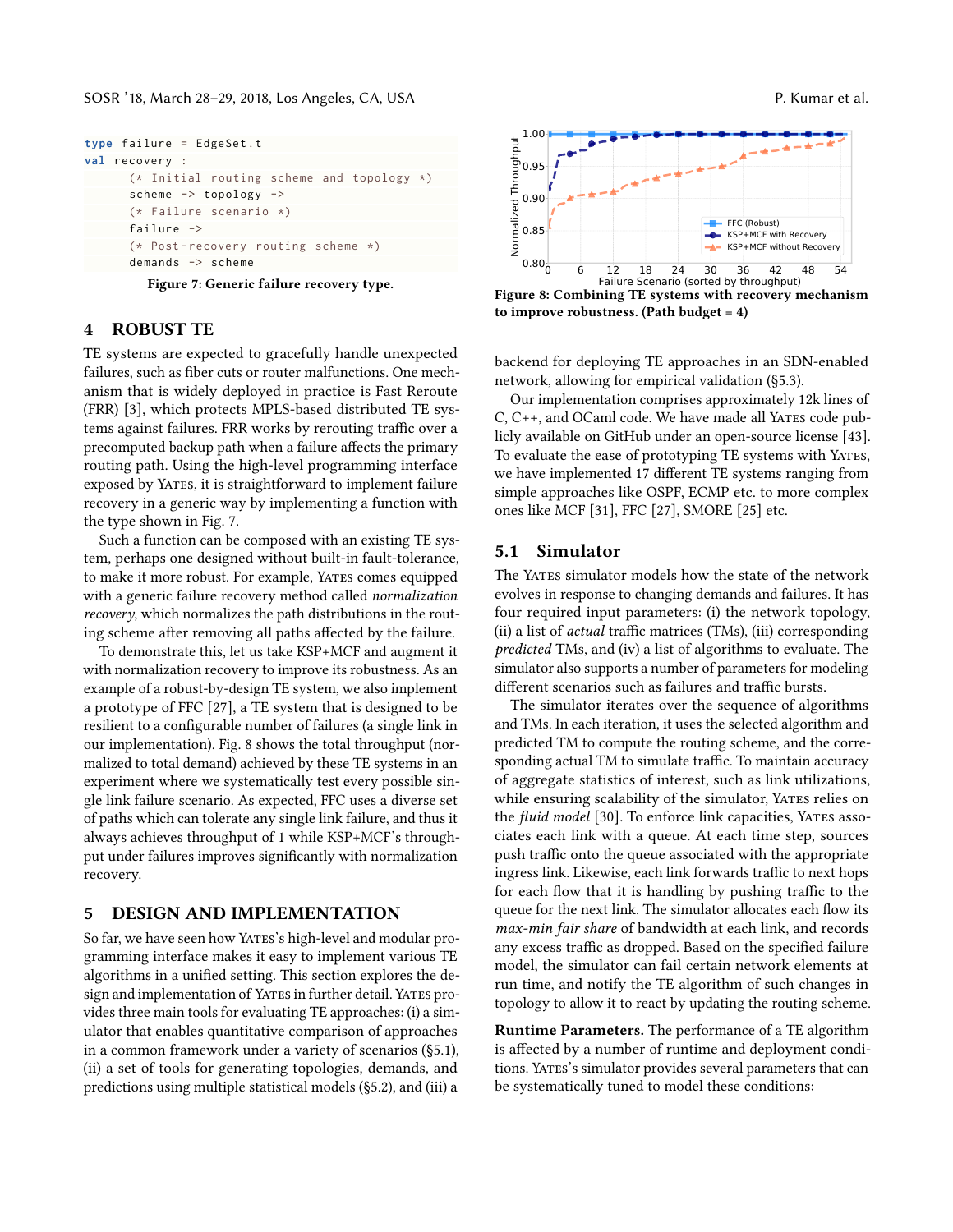YATES: Rapid Prototyping for Traffic Engineering Systems SOSR '18, March 28–29, 2018, Los Angeles, CA, USA

<span id="page-4-2"></span>

Figure 9: SDN backend architecture.

- Budget: Network devices are often constrained in terms of the number of forwarding rules. To evaluate the impact of such resource constraints, YATES allows imposing specified limits on the number of paths that an algorithm can use per source-destination pair.
- Failure Model: To measure robustness of TE algorithms, YATES allows simulating failure scenarios based on different approaches such as failing: (i) random links, (ii) shared risk link groups (SRLG), and (iii) links based on a empirically measured probability distribution, and so on.
- Prediction Error: Some TE approaches that use predicted TMs to compute routing schemes, such as MCF, are sensitive to inaccuracies in TM prediction. In addition to error margin [\[1\]](#page-6-3), YATES provides other realistic ways to model prediction error, as described later.
- Path-split quantization: Current routers support flexible splitting of traffic over multiple paths by mapping nexthop groups [\[21\]](#page-6-2) to paths in proportion to the splitting ratio. As the number of next-hop groups is limited, path splitting ratio cannot be arbitrary, but should be a multiple of the path-split quantum supported by the router.

# <span id="page-4-0"></span>5.2 Workload Generation

To evaluate TE approaches under varying workloads, Yates provides tools for modeling topologies, generating demands, and predicting demands using a variety of statistical models.

Topologies. YATES accepts topologies expressed in standard graph formats, which can be easily generated using a variety of tools-e.g., NetworkX [\[16\]](#page-6-17). In our experiments, we have used a large public set of WAN topologies provided by Internet Topology Zoo [\[24\]](#page-6-9) and Rocketfuel [\[37\]](#page-6-18) as well as some proprietary topologies shared by ISPs and content providers.

**Demands.** YATES implements the gravity model [\[36\]](#page-6-19) to generate synthetic but realistic TMs. This model ascribes to each node  $i$  a non-negative weight,  $w_i$ , and posits that the amount of traffic flowing from  $i$  to  $j$  is proportional to the product  $w_i \cdot w_j$  for all pairs *i*, *j*. Yates computes  $w_i$  based on empirically determined TMs from real WANs.

As demands vary over time, YATES uses two techniques to model these variations depending on timescale. For diurnal and weekly patterns, it introduces noise to the Fourier coefficients of the time-series of total flow measurements. For hourly timescales, YATES samples TMs from a Markov chain,

whose stationary distribution is the gravity model based TM, using Metropolis-Hastings algorithm. This algorithm updates  $w_i$  in consecutive time steps by randomly sampling an adjusted value for  $w_i$  based on a proposal distribution. YATES defines a proposal distribution for additive adjustment ( $\Delta w$ ) that incorporates gradual variation over time  $(N(0, w^2/4))$ with probability <sup>0</sup>.99) accompanied by rare discrete jumps  $(\mathcal{U}([-w, -0.8w] \cup [0.8w, w])$  with probability 0.01).

Flash Bursts: To model unexpected bursts of traffic, YATES supports inducing spikes in demand to a sink followed by a heavy-tailed decrease back to the stationary distribution. The burst amount parameters, the half-life of the decreasing tail, and the selection of sink nodes are all configurable.

Prediction. YATES provides two kinds of algorithms for predicting the next TM in a sequence of TMs: (i) machine learning methods including linear regression, lasso/ridge regression, logistic regression, random forest prediction etc. and (ii) algebraic methods including FFT fit and polynomial fit, which are based on approximating the time series with a Fourier-sparse or low-degree-polynomial, respectively.

Prediction error: To model inaccuracies in TM estimation, YATES perturbs each  $w_i$  in the gravity model by multiplying it with  $\mathcal{U}(\{1-\epsilon, 1+\epsilon\})$  and then generating the TMs using the perturbed weights. Predicting TMs in this way allows direct modulation of the error parameter  $(\epsilon)$  in order to evaluate robustness of TE algorithms to prediction inaccuracy.

# <span id="page-4-1"></span>5.3 SDN Backend

YATES enables easy deployment of TE approaches by providing a OpenFlow-based SDN backend. We use SDN to demonstrate the fact that the same implementation of TE systems can be used for simulation within the framework as well as to control real networks. YATES's modular design enables us to replace the default backend with other mechanisms to control network devices. The default backend generates traffic based on specified TMs and routes packets using a path identifier, similar to source routing. Fig. [9](#page-4-2) shows the architecture of the SDN backend, which has four main components: (i) an SDN controller, (ii) OpenFlow switches, (iii) an end-host agent in user space, and (iv) an end-host kernel module.

SDN controller. The controller performs the following functions: (i) compute the forwarding paths based on the TE algorithm and assign a physical network path identifier to each forwarding path, (ii) install appropriate forwarding rules, (iii) send the path-to-identifier mappings to each of the user-space end-host agents in the network, and (iv) periodically gather traffic statistics from switches.

OpenFlow-enabled switch. The switches route traffic by examining the identifier tag in a packet, and forwarding the packet out on the port decided by the matching flow rule. Our prototype uses VLAN tags to store the identifier, although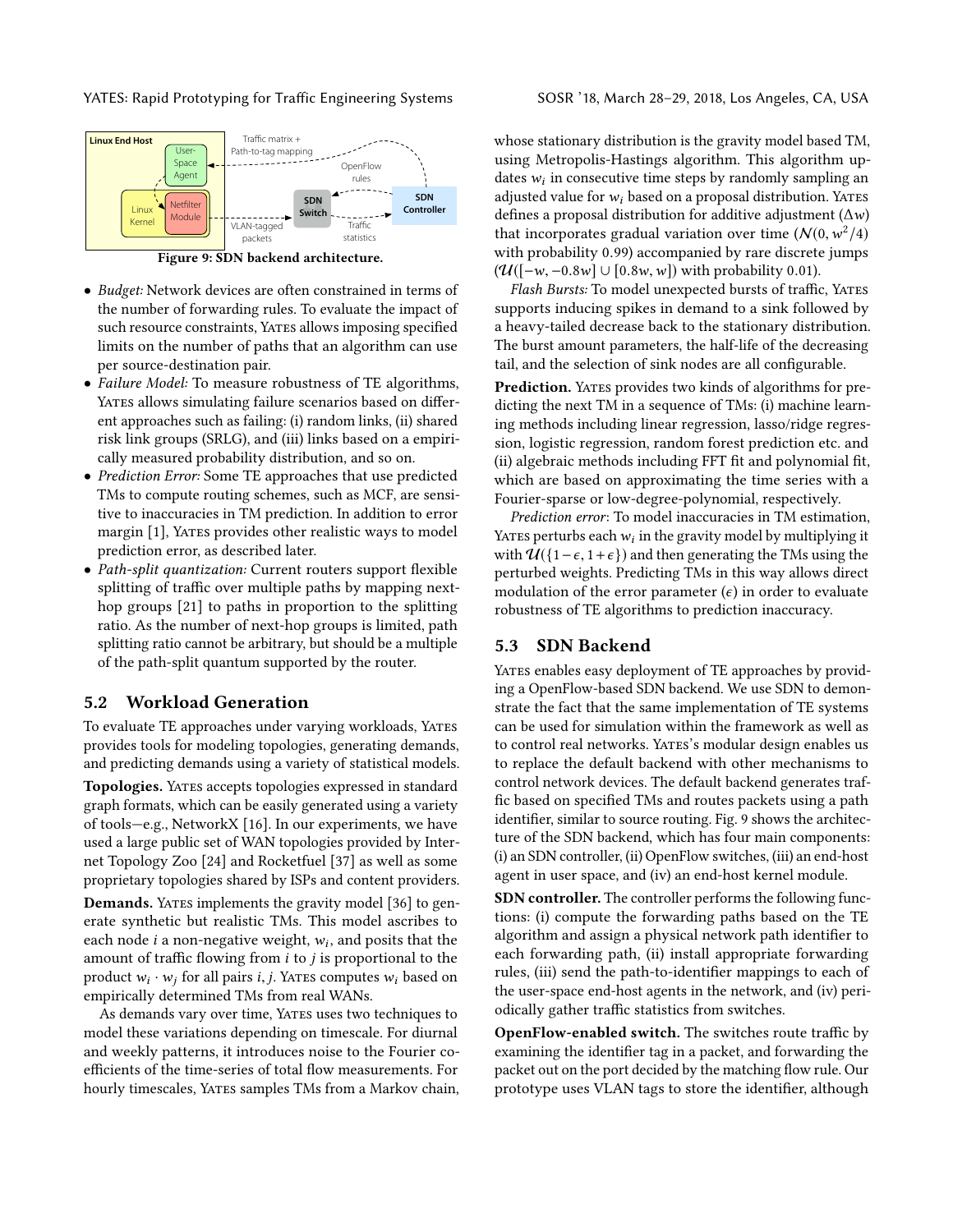we could have also used MPLS labels. Switch counters collect statistics about the amount of traffic on each link.

End-host user-space agent. The agent serves as an intermediary between the controller and the end-host kernel module. It listens on a designated port for messages from the controller, containing path-to-identifier mappings and a periodically updated routing scheme. The agent communicates this information to the kernel module through /proc.

End-host kernel module. The kernel module intercepts outgoing packets using netfilter hooks and tags each packet with the appropriate path identifier. It ensures that packets in the same flow are sent along the same paths by tracking flows in a hash table. Flows are evicted lazily from the hash table based on an idle timeout. For randomized schemes, it assigns path to a new flow by sampling from the probability distribution over paths specified by the routing scheme.

Calibration. We used this backend to emulate Abilene [\[19\]](#page-6-20) on a hardware testbed. We generated traffic using measured TMs [\[28\]](#page-6-21) and benchmarked the simulator's accuracy using detailed measurements on the testbed. Overall, we found the simulator results to be consistent with the measured results on the testbed. We also calibrated YATES using data collected from the network of a major content-provider [\[25\]](#page-6-15).

#### 5.4 Limitations

Although YATES provides a number of powerful algorithms and tools for modeling and evaluating TE algorithms, it also has several important limitations. One such limitation is the choice to use the fluid model. While YATES attempts to achieve high accuracy for macroscopic performance metrics like throughput, it is not designed to reason about precise perpacket behavior in the network. Consequently, YATES is not ideal for micro-benchmarking such as evaluating TCP congestion control algorithms or studying the effects of packetreordering, queueing delays etc. Similarly, the simulator cannot capture the effects of hashing algorithms used to map traffic onto paths. Many alternatives exist for such measurements [\[26,](#page-6-7) [29,](#page-6-8) [40\]](#page-6-22), and they provide complementary features to YATES. Moreover, using the SDN backend, YATES could be deployed in a hardware testbed or on top of emulators or virtualized environments such as Mininet, EmuLab etc.

YATES is designed with a focus on centralized TE algorithms, and evaluating de-centralized ones requires a different infrastructure. Although it is possible to approximate them in YATES, as demonstrated in §2, it comes with drawbackse.g, no ability to reason about convergence of distributed protocols or performance during transient states.

# 6 RELATED WORK

TE has been an area of extensive research for decades [\[8,](#page-6-23) [9,](#page-6-24) [18,](#page-6-1) [21,](#page-6-2) [22,](#page-6-4) [27,](#page-6-5) [38,](#page-6-6) [42,](#page-6-25) [44\]](#page-6-26). The traditional approach is to carefully

tune link weights in distributed routing protocols, such as OSPF and ECMP, so they compute a near-optimal set of forwarding paths [\[10,](#page-6-27) [11\]](#page-6-28). The optimal approach is based on solving the MCF problem with LP techniques [\[15\]](#page-6-12), or relaxing optimality and using approximation algorithms [\[2,](#page-6-29) [13,](#page-6-30) [33\]](#page-6-31).

TE approaches often try to optimize certain metrics such as congestion, throughput [\[18\]](#page-6-1), latency, robustness [\[38\]](#page-6-6), fairness [\[21\]](#page-6-2) etc. Several recent systems have exploited the global visibility offered by SDN to distribute traffic across paths in near-optimal ways [\[18,](#page-6-1) [21\]](#page-6-2). Another line of work has explored robust approaches in the presence of limited network information [\[1,](#page-6-3) [34,](#page-6-10) [39\]](#page-6-32). Many of these projects claim impressive performance results, but the operational conditions that were used to evaluate them are not always easy to replicate. YATES allows them all to be put on a level playing field.

Numerous simulators and emulators have been developed over the years [\[4,](#page-6-33) [5,](#page-6-34) [17,](#page-6-35) [20,](#page-6-36) [23,](#page-6-37) [26,](#page-6-7) [29,](#page-6-8) [32,](#page-6-38) [35,](#page-6-39) [40\]](#page-6-22). While these are powerful research tools, they are difficult to scale for WANs. Recently, robust validation [\[6\]](#page-6-40) techniques have been used for worst-case analysis of TE systems. To get more accurate behavior, operators might use a live testbed, such as Emulab [\[41\]](#page-6-41), or PlanetLab [\[7\]](#page-6-42) but building realistic testbeds is difficult. REPETITA [\[14\]](#page-6-43) is closest to our work. Like YATES, it provides a framework for experimenting with TE algorithms.

YATES abstracts away from packet-level interactions and focuses on macroscopic performance of WANs. YATES is designed specifically to evaluate TE algorithms, and to enable rapid deployment and validation on SDN networks. Additionally, YATES can be extended with verification tools like ProbNetKAT [\[12\]](#page-6-44) to reason about network properties.

# 7 CONCLUSION

WAN operators face competing requirements, such as performance versus robustness, and a wide range of operational conditions when implementing TE solutions. Comparing different strategies is a difficult task, compounded by the fact that many TE solutions are tailored to specific assumptions about network behavior. We believe that innovation has been hindered owing to lack of realistic and credible ways to compare systems through careful experiments.

This paper presents YATES-a domain-specific, open-source TE framework. YATES provides a unified set of high-level and modular abstractions to allow users to quickly implement, evaluate, and deploy different TE algorithms. The research community has recognized the importance of sharing data and artifacts, as can be seen by recent initiatives such as artifact evaluation. YATES is a tool designed to facilitate such efforts and encourage a scientific approach to TE research.

Acknowledgments. We wish to thank the SOSR reviewers for their helpful feedback. This work is supported by NSF grant CCF-1637532 and ONR grant N00014-15-1-2177.